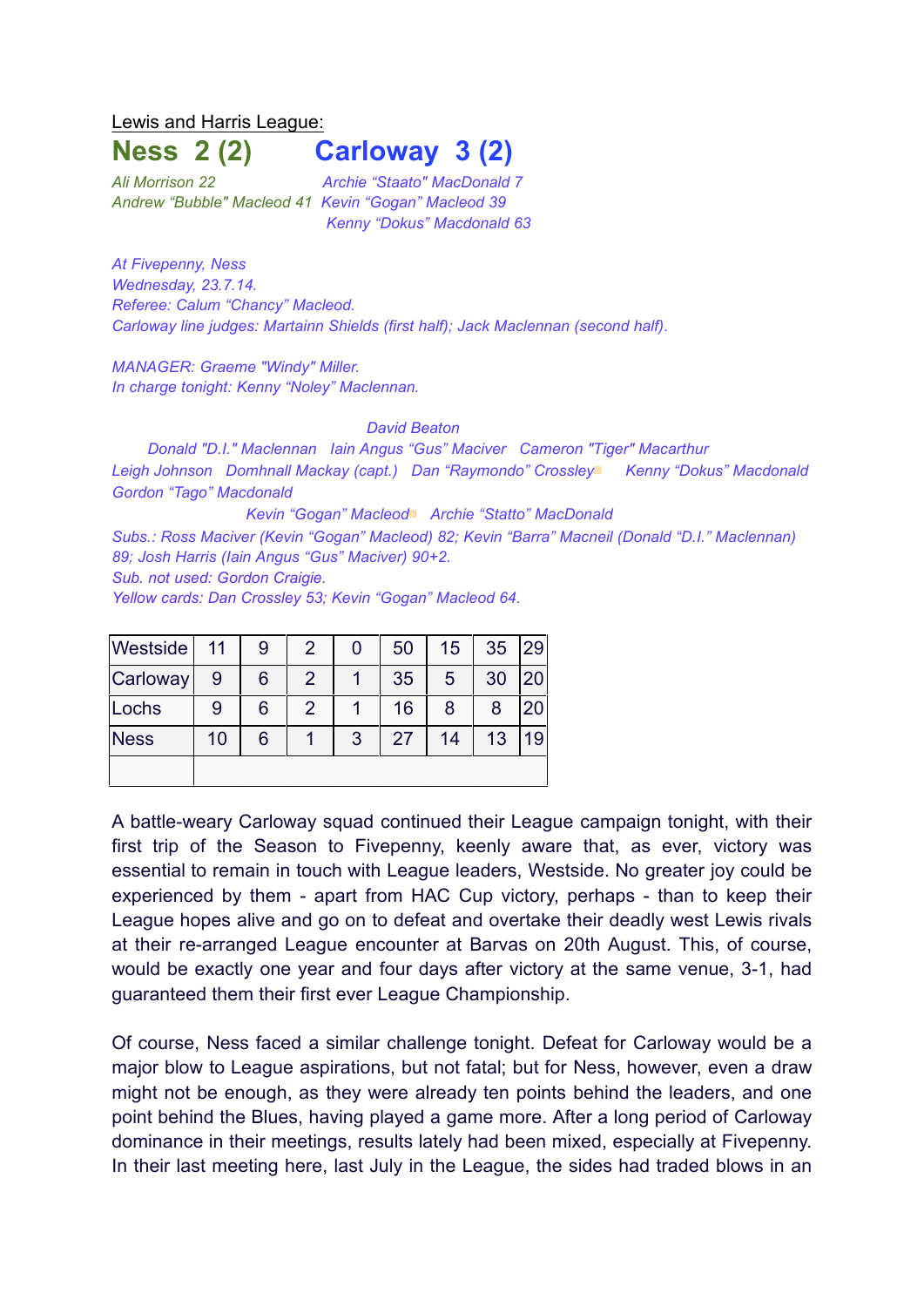untidy first half, before the Blues went nap, scoring twice in the first two minutes of the second. An impressive 7-2 victory was recorded. A month earlier it had been an altogether different affair, with na Gormaich needing an 85th minute Stephen Boyd own goal to stay alive in a Jock Stein Semi-Final, before storming to extra-time success.

Almost a fortnight ago Carloway had toiled to prevail 4-2 at Cnoc a' Choilich over an Andy Murray-inspired Ness Select in an EaF SF First Leg, with the return next Monday. The Niseachs had been let down mainly that night through lack of strikepower, and, fortunately for the Blues, no imposing figure in green and black appeared to assume that role tonight. Also, Andy Murray was ineligible, but an opposing midfield containing Ali and "Titch" Morrison and Micheil Russell-Smith looked troublesome enough, especially with perennial danger, Andrew "Bubble" Macleod, lying just in front of them, with dead-ball ace, Craig Harris, to his left.

Tonight, Carloway were more concerned by their own selection problems. The manager himself was unavailable, so assistants, Domhnall Mackay and Kenny "Noley" Maclennan, had to overcome Jack Buchanan's and Billy Anderson's unavailability, the resting of Murdo "Sqweg" Macleod till August 2nd, and a lack of back-up. The solution was to move Archie "Statto" MacDonald forward from left halfback/wing to partner Kevin "Gogan" Macleod in attack, with Gordon "Tago" Macdonald adopting his role, and "Dokus" lying to his right. Also, ex-Niseach, Josh Harris, was fit, and could join Gordon Craigie, Kevin "Barra" Macneil, and Ross Maciver on the touch-line.

At first it was hard to believe that this picture-postcard setting was Fivepenny, an environment normally endured as gleefully as a stop on the Yukon trail. And how many Scottish grounds have the local councillor collecting the gate money in an empty ice cream carton? The stunning weather continued, with only the slightest of breezes, and Ness had the misfortune to lose the toss and play into the fiercest of setting suns. Not that it appeared to bother their nippy, young midfield, as the game roared into frantic life, with fast breaks at either end. Immediately, indecision over marking sent "Bubble" free down the right touch-line, but his low square cross was first-timed straight-up by Russell-Smith from 20 metres in the centre.

Carloway replied instantly with a deadly in-swinging Crossley corner from "Sweeney's" right that the keeper was forced to punch out and onwards, under his bar. The ball was returned, then booted clear downfield by Wallace, where it was gathered neatly by Russell-Smith, who turned it diagonally to his right behind "Tago" for "Cage" to come whizzing into the left of the Carloway box. However, from 12 metres he sent the ball zooming a metre over the bar.

Three minutes later the Niseachs were punished for their missed opportunity. Dogged pursuit tackling - once/twice/three times – by "Tiger" left him clear on the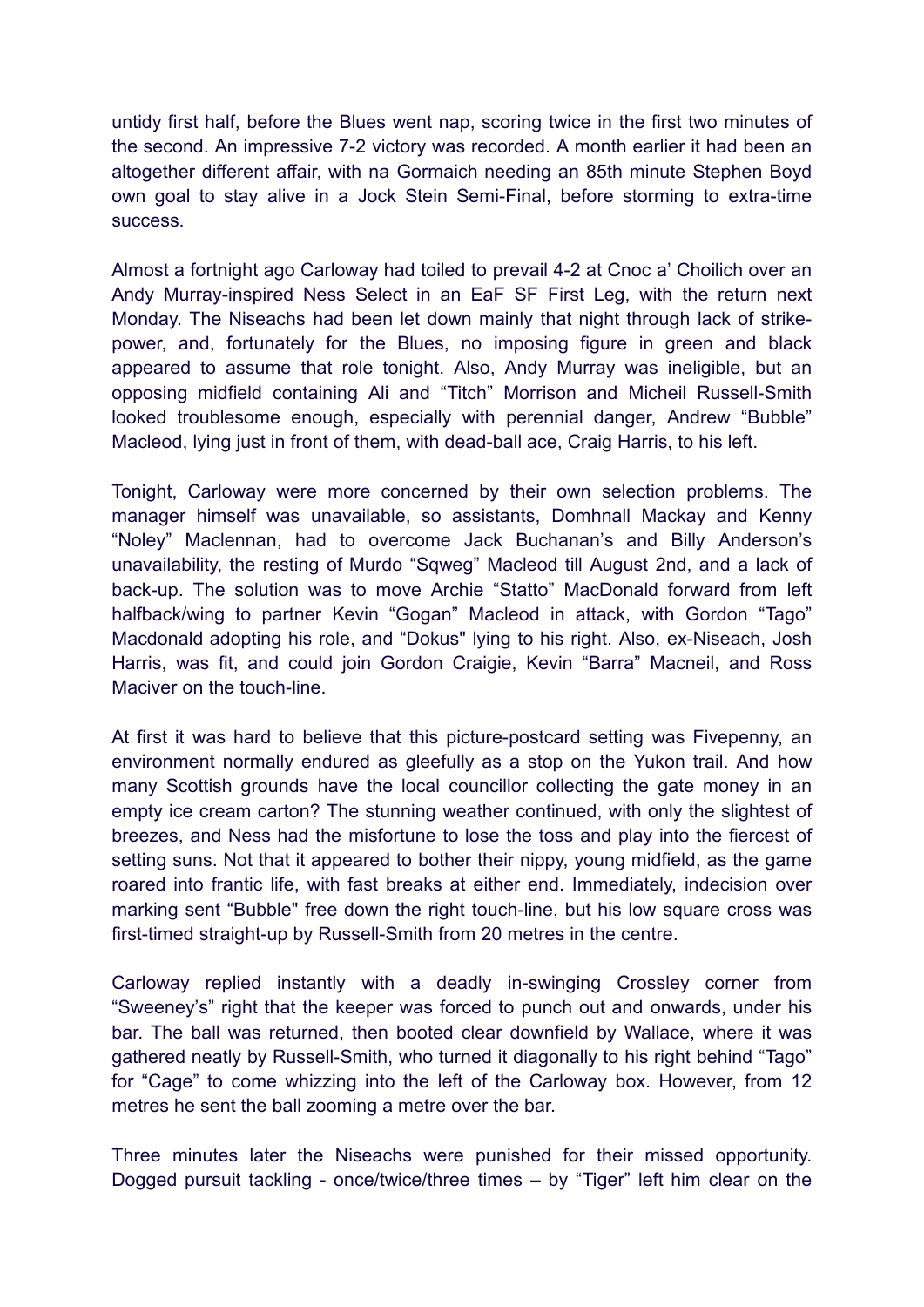right centre-line to slip the ball to "Dokus", who wasted no time in supplying Johnson, speeding down the right. Twelve metres from the bye-line, he whacked in a low hard cross which MacDonald anticipated well, came in on the right at the near post, and drove home first-time, low to "Sweeney's" left (**0-1**).

As Ness wobbled slightly, the Blues somehow managed to pass up a golden opportunity to cement their lead four minutes later. A "Tago" up-and-under from left midfield was brought down expertly, 20 metres out in the centre, by a running "Statto", who raced on without pausing, leftwards to the edge of the box. Neil Morrison managed to block his effort, but the ball spun to "Dokus", who, in turn, was blocked by Wallace. The pinball effect continued, as the ball shot leftwards, back to MacDonald, 12 metres out to "Sweeney's" right. The keeper moved out sharpish to narrow the angle, but the Uibhisteach didn't panic, and sent a careful right-footer low round the keeper. However, Morrison(?) had managed to get back, and booted the ball clear off the line. Phew!

There was another near thing for the Niseachs in 20 minutes when a high forward diagonal by "Gus", midway within his own half, allowed MacDonald to ghost behind his marker on the left and run in on goal. "Sweeney" was out in a flash to the edge of his box to block his attempt from 24 metres, but the ball shot back to "Statto", who hit it again first-time, and the keeper, still on the edge of his box, somehow managed to push this shot away to his right.

One minute later, it was the Blues' turn to be punished for missing a golden opportunity, when a hotly-disputed free-kick on the right touch-line, just inside their half, came winging in, across that "*iffy*" territory between keeper and back-line. Each seemed to wait for the other, and Ali Morrison was left unhindered by the far post, to nod the ball home from 8 metres (**1-1**).

Red faces all round - then very angry faces all round over another disputed free-kick awarded just outside the centre of the Carloway box, but Harris's attempt cleared the bar by a metre. In 31 minutes it was Ness's turn to dispute a free-kick, awarded on their left touch-line in the corner. "Dokus" swung the ball in fiercely and macDonald came swiftly to meet it, but his header tore a metre past the near post.

Eight minutes later, yet another of the countless free-kicks yielded more joy for the visitors. This time, dead-ball expert, "Tago", delivered a perfect cross, from the Niseach left touch-line and 20 metres from the bye-line. Mackay, at the far post, reverse-headed the free-kick down and inwards to "Gogan", 10 metres out to the left of goal. The unprotected "Sweeney" plunged immediately at his feet but the striker calmly stroked the ball over him and high into the net with his left-foot (**1-2**).

Na Gormaich had hardly enough time to congratulate the scorer before equality was restored, and faces were red all round again. This time Craig Harris delivered the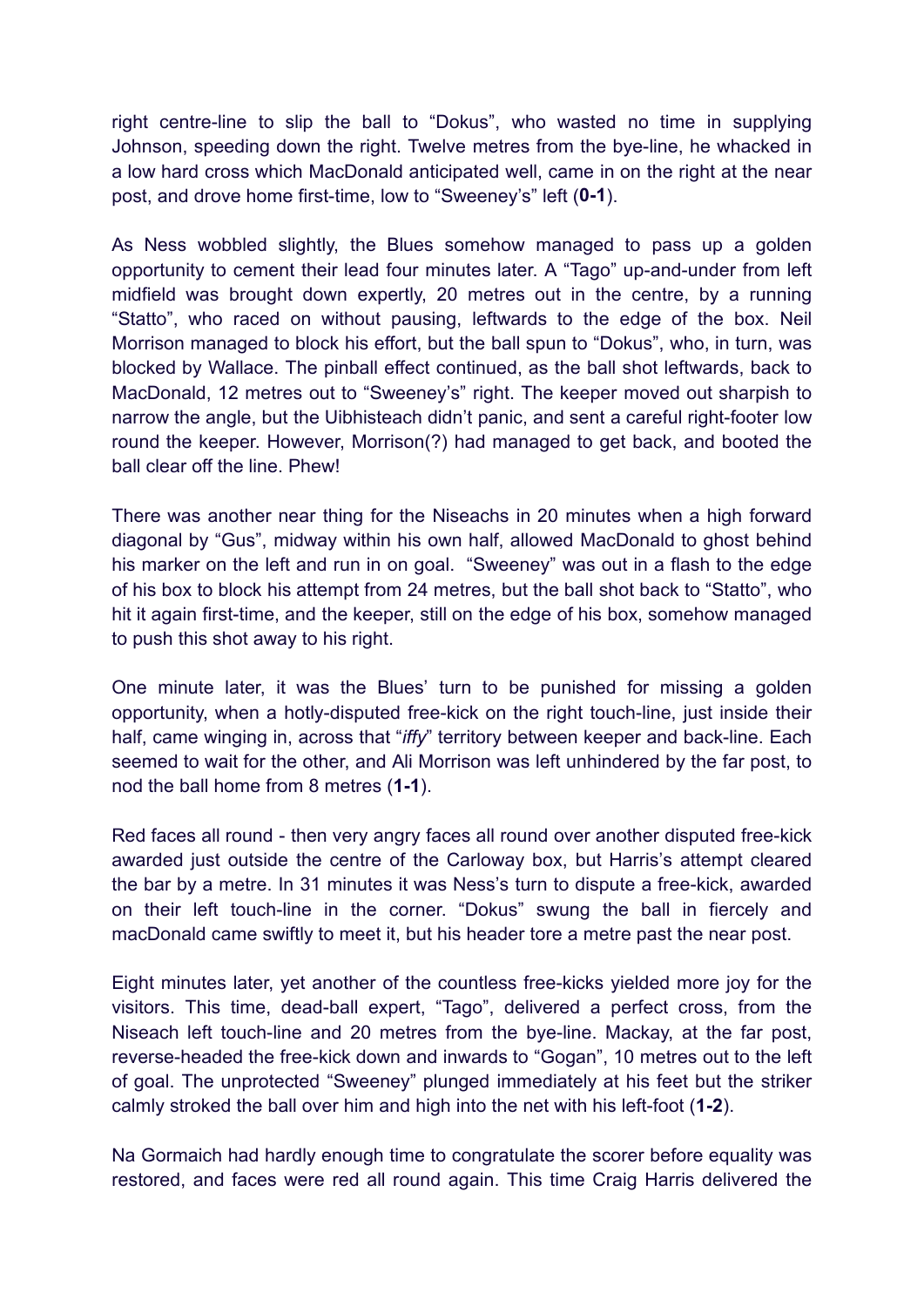free-kick into the Carloway box, from 22 metres and high to the left of David Beaton. An attempted clearance header by "Gogan"(?) was miscued across the line, where it broke off "D.I." and down to "Bubble", who manufactured wriggle-space to squirm round and slam the ball toward Beaton from 12 metres. The keeper managed to get down to partially block its passage but the strength of the knock carried it beneath him and home (**2-2**).

## **Half-time: Ness 2 Carloway 2**

An undercurrent of tired inertia, no doubt provoked by a third 90 minute-ordeal in 6 days, combined with a festering sense of angered injustice, seemed to be creating a periodic loss of focus within the Carloway squad. Two sloppy goals - albeit welltaken by Morrison and "Bubble" - betrayed an uncharacteristic slowness in reaction from the best defence on the island. Further evidence had been the midfield tendency to fragment and drift in and out of the game, allowing the eager Morrisons, "Bubble", and Russell-Smith to frequently push forward unhindered. The pattern didn't change in the second half, although the atmosphere became steadily more febrile.

In 51 minutes a Craig Harris free-kick from 22 metres in the centre cleared the bar by 2 metres, and then two minutes later there was the first stooshie of this half over a yellow card for Crossley, after a late push on "Sweeney" as he gathered a cross. On the hour a typical run from Crossley, out of his own half and towards the right of the Niseach box, saw his parting low cross leftwards blocked back to him; he returned it and the ball somehow escaped everyone to reach Macdonald, just inside the Ness box on the left. He turned inward but as "Sweeney" came to meet him, he swept his right-footer high past the far post.

Three minutes later it was the Niseachs' turn to erupt over a free-kick award on the left edge of their box. The mood imploded further when "Dokus" stepped up and sent the most exquisite right-footer over the wall and neatly into "Sweeney's" top-left corner, leaving the keeper helpless (**2-3**).

Eventually, calm (if you could call it that) was restored and the game restarted but what had begun as simply another catch-up League fixture now degenerated into a football-free bun-fight. The long ball and the grinding tackle became the norm; play became broken, and chances evaporated. In 68 minutes a Wallace free-kick, 20 metres out and slightly to the right, was curled just a shade too heavily and crept past Beaton's left-hand post.

On 75 minutes Johnson supplied "Dokus", who broke right to the touch-line, but his inviting cross from midway within the Ness half, was nodded on and wide of the far post by "Gogan" on the edge of the area. A minute later, the striker almost settled the night, when a Mackay diagonal from the halfway line found him lurking on the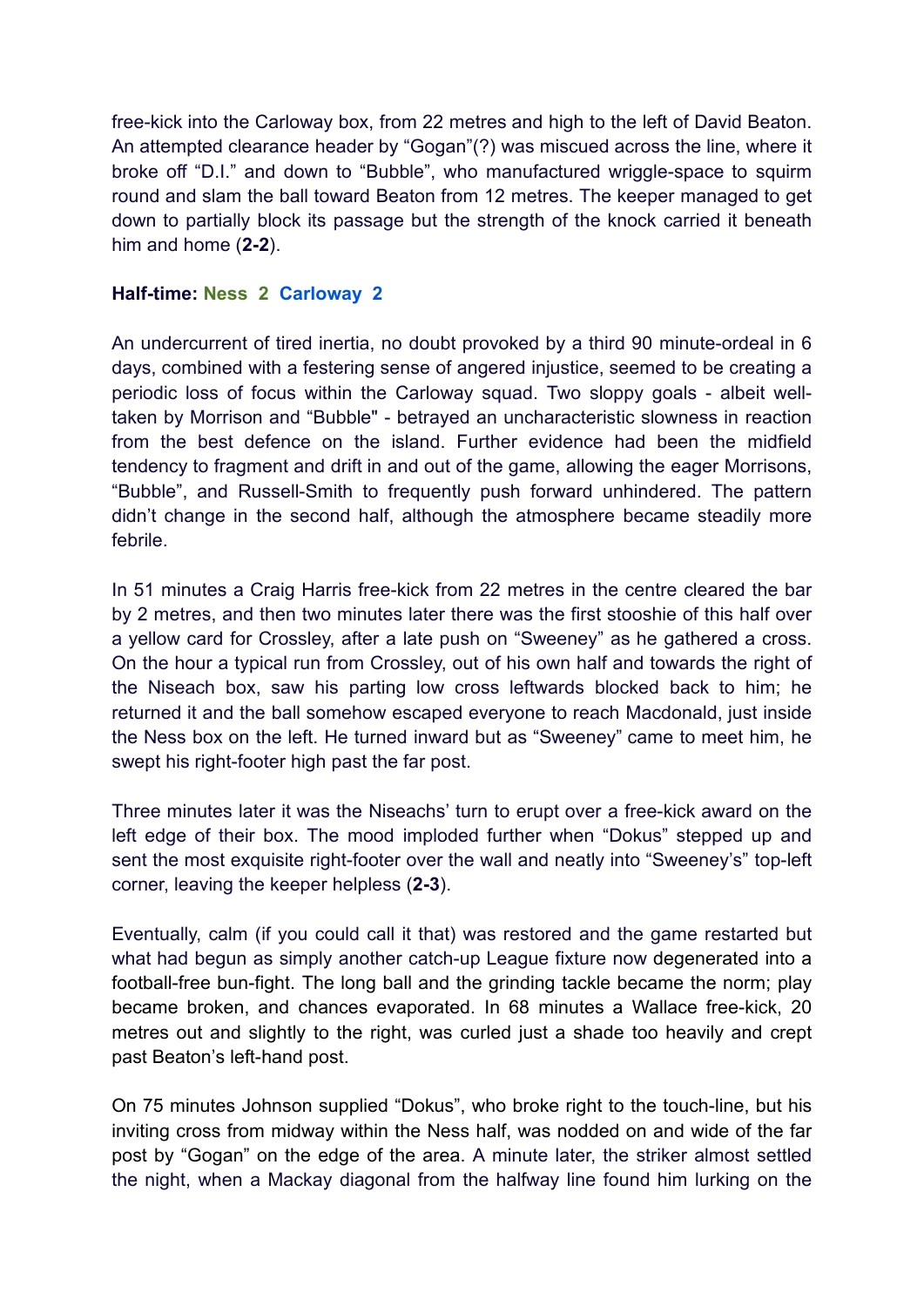other side of the pitch, midway within the opposition's half. At 22 metres, he dispatched a high cross/shot which surprised the keeper, flew over him, and, for a moment, looked as if it was going to enter the far top corner of the goal, before continuing a shade outside the junction of bar and post.

However, another uproar soon made the fans forget this near thing. On 80 minutes a concerted Blues' move through the centre, involving Mackay/Johnson/"Dokus" saw the last move forward, survive a heavy tackle, then slip the ball forward to MacDonald, evading Scott Macrury, the last man, to his right to move into the box. Down he went. The whistle blew. Was it inside or outside the box? Cue lots of pushing/shoving/shouting/pointing, then mystified fury from the Blues as they were awarded a free-kick 10-15 metres further back. Apparently, "Dokus" was adjudged to have been fouled, but the advantage played; therefore, when MacDonald was fouled, no advantage had been gained, so we reverted to the first foul. Technically correct, but try explaining that to a bunch of very tired, unhappy young men in blue. Ouch!

Form and shape now completely disappeared from the game, and the game concluded with a final incredible series of events in the Carloway box. In 88 minutes a Ness break down the right touch-line was whipped in square and low, 16 metres from the bye-line. "Bubble" connected with it by the near post, but within a crowded box the ball ricocheted off Beaton left, was hit in again, then rebounded to Ali Morrison, who fired it in but "Tiger" blocked it this time on the line. It came out again and again "Bubble"(?) got on it but not cleanly and Beaton managed to scramble to his right and gather it. Amazing. Someone up there must love the Blues!

## **Full-time: Ness 2 Carloway 3**

An eminently forgettable evening was crowned dramatically in the last seconds, by what appeared at the time to be a career-threatening injury, even worse, to Carloway's own personal Hoover Dam, "Gus", who spent 48 minutes flat-out on the Fivepenny pitch being treated, before being ferried off by ambulance. The game was then resumed to play the final 23 seconds! Amazingly, "Gus" was not kept in overnight in Ospadal nan Eilean. One hour and 37 minutes the second-half had lasted. It had felt like it.

Overall, what had seemed at first to be a fascinating confrontation between two sides with title aspirations had become a tense slugging match, suffocated by a poisonous atmosphere which was fuelled by both sides' angry frustration over key decisions. Both Ness goals had resulted from free-kicks, hotly disputed by the Carloway players. Likewise, the Blues' winner was scored from a free-kick for a foul the Niseachs protested vehemently had never happened. Na Gormaich thought they had been denied a stonewall penalty… and on and on.